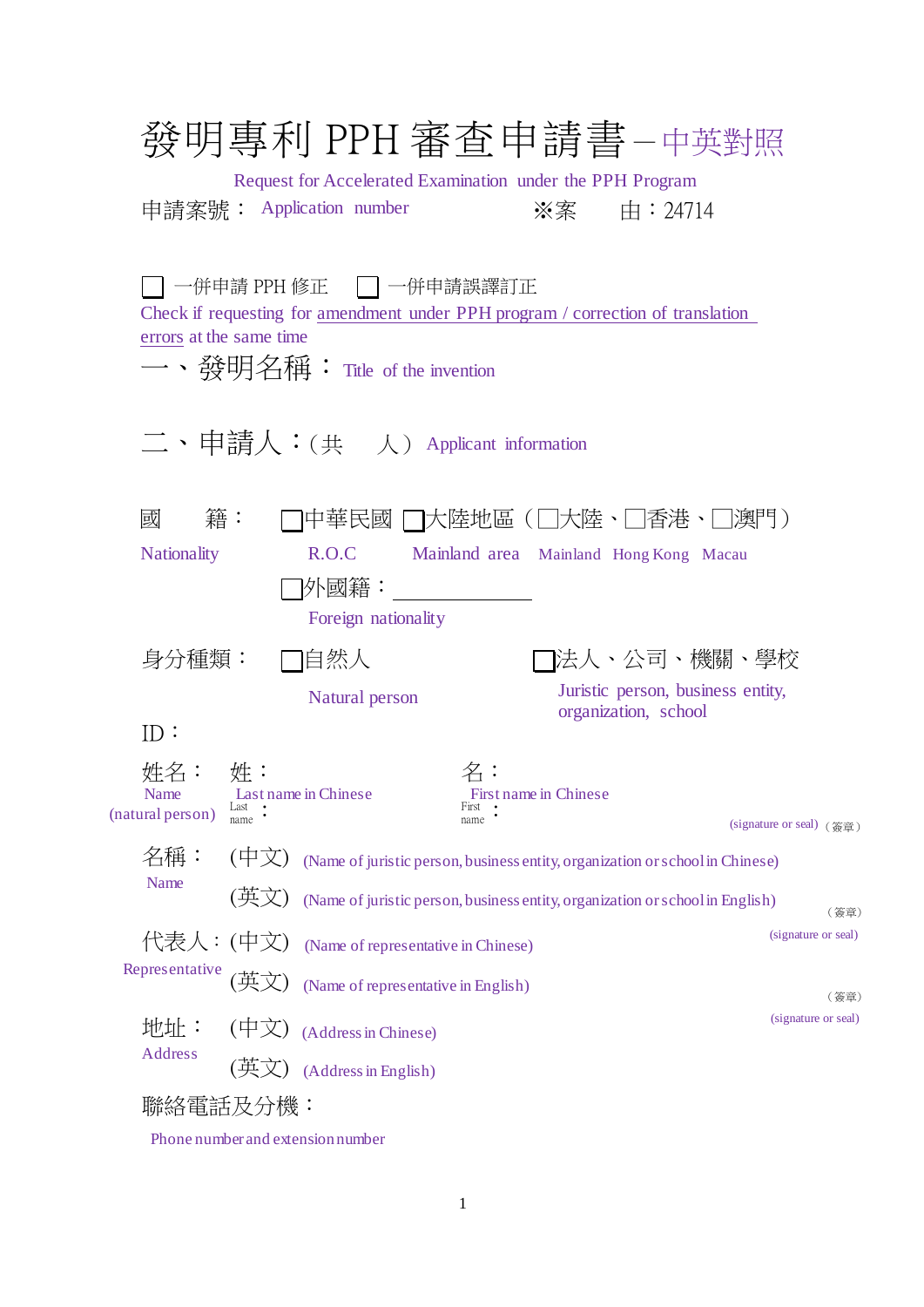$\textcircled{o}$ 代理人:Patent attorney information ID: 姓名: 證書字號: 地址: 聯絡電話及分機: ●對應之□美國□日本□西班牙□韓國 □加拿大申請案: Name Certificate number Address Phone number and extension number

(簽章) (signature or seal)

中請案: The corresponding application(s) is/are □US □JP □ES □KR□PL□CA application(s)

【格式請依:申請案號、公開編號、公告編號 順序註記,惟如尚未取 得公開編號或公告編號者,得不註記】 【Application number / Publication number/ Patent number of the corresponding application(s)】

1.

四、附送書件: Attached documents

(✽Privacy Act Warning:

Petitioner/applicant is cautioned to avoid submitting personal information in documents filed in a patent application that may contribute to identity theft. Please be aware that when you apply for a patent registration you are making a public record. Accordingly, all of the specification, scope of claim(s), drawing(s) and supporting explanation(s) and supplementary documentation(s) shall not contain confidential personal information. Any individual may directly or indirectly employ this information.)

 1、所有審查意見書影本(含中譯本或英譯本)。 Check if copies of all office action(s) (which are relevant to substantial examination for patentability) issued for the corresponding application(s) (and translations of them) are attached or could be obtained from the dossier access system

Check if TIPO is to obtain the documents from USPTO Public PAIR (TIPO-USPTO PPH) 1-1 審查意見書請經由 USPTO Public PAIR 系統取得(台美 PPH)。

1-2 審查意見書及英譯本請經由JPO檔卷歷程系統(AIPN或OPD)取得(台日

PPH)。

Check if TIPO is to obtain the documents from JPO's dossier access systems (AIPN system or One Portal Dossier (OPD) on J-platpat web page)(TIPO-JPO PPH)

1-3 審查意見書請經由 SPTO Expedientes Digitalizados 系統取得(台西 PPH)。

(勾選此項時,仍應檢附審查意見書之翻譯本)

Check if TIPO is to obtain the documents from SPTO Expedientes Digitalizados system (TIPO-SPTO PPH) (The translations of the documents have to be attached still.)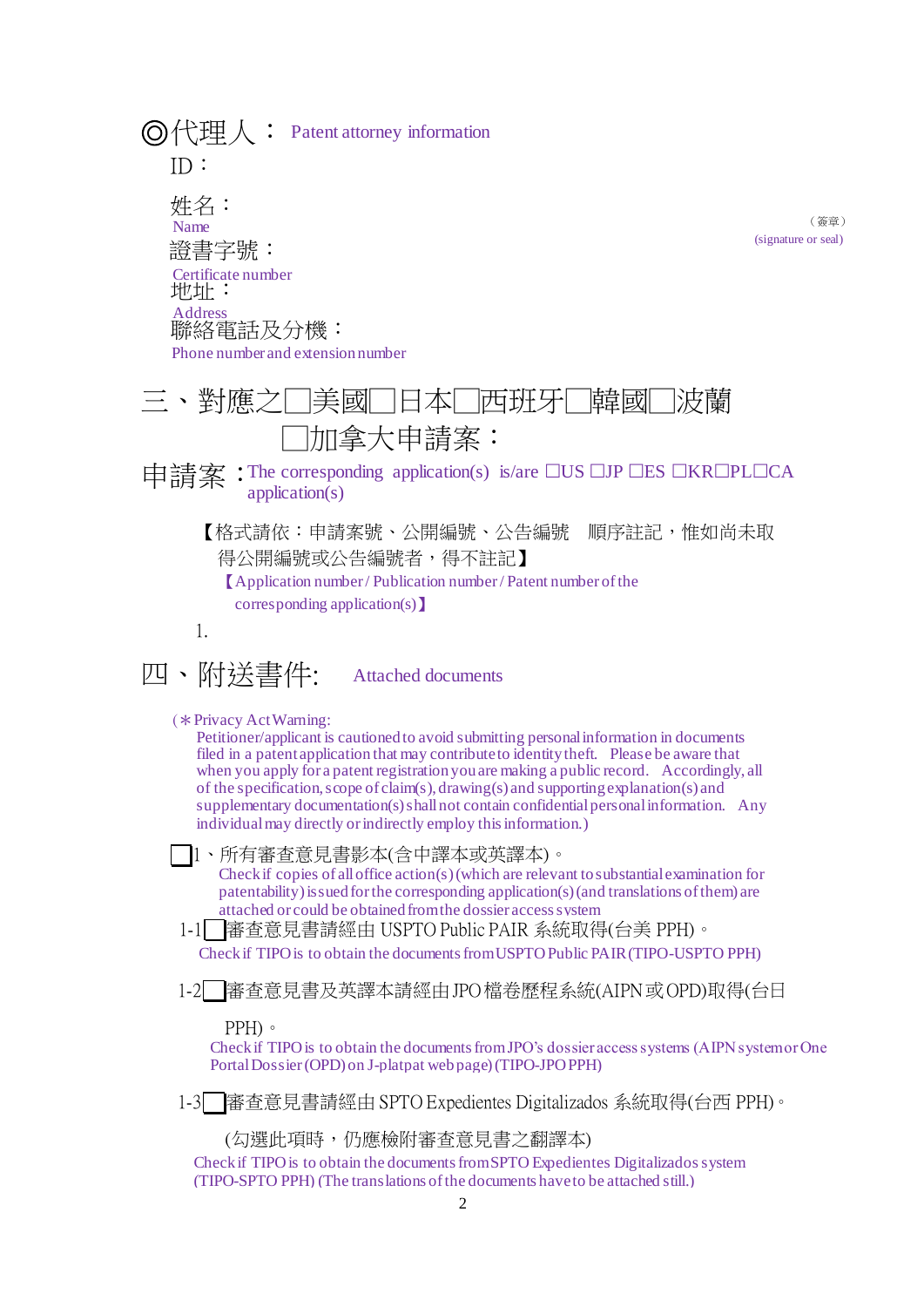Check if TIPO is to obtain the documents from KIPO K-PION system (TIPO-KIPO PPH) 1-4 審查意見書及英譯本請經由 KIPO K-PION 系統取得(台韓 PPH)。

1-5 審查意見書請經由 PPO Publication Server 系統取得(台波 PPH)。(勾選此

項時,仍應檢附審查意見書之翻譯本)

Check if TIPO is to obtain the documents from PPO Publication Server system (TIPO-PPO PPH) (The translations of the documents have to be attached still.)

1-6 審查意見書請經由 CIPO Canadian Patents Database 系統取得(台加 PPH)。

Check if TIPO is to obtain the documents from CIPO Canadian Patents Database(TIPO-CIPO PPH)

| 文件名稱 Document name | 期日 | Date |
|--------------------|----|------|
|                    |    |      |
|                    |    |      |
|                    |    |      |
|                    |    |      |
|                    |    |      |

 2、審查達到可核准之申請專利範圍影本(含中譯本或英譯本)。 Check if a copy of the claims determined to be allowable/patentable (and translations of them) is attached or could be obtained from the dossier access system

Check if TIPO is to obtain the documents from USPTO Public PAIR (TIPO-USPTO PPH) 2-1 ■ 申請專利範圍請經由 USPTO Public PAIR 系統取得(台美 PPH)

2-2 申請專利範圍及英譯本請經由 JPO 檔卷歷程系統(AIPN 或 OPD)取

得取得(台日 PPH)。

Check if TIPO is to obtain the documents fromJPO's dossier access systems (AIPN system or One PortalDossier (OPD) on J-platpat web page)(TIPO-JPO PPH)

2-3 申請專利範圍請經由 SPTO Expedientes Digitalizados 系統取得(台西

Check if TIPO is to obtain the documents from SPTO Expedientes Digitalizados system (TIPO-SPTO PPH) (The translations of the documents have to be attached still.) PPH)。(勾選此項時,仍應檢附申請專利範圍之翻譯本)

Check if TIPO is to obtain the documents from KIPO K-PION system (TIPO-KIPO PPH) 2-4 申請專利範圍及英譯本請經由 KIPO K-PION 系統取得(台韓 PPH)。

2-5 申請專利範圍請經由 PPO Publication Server 系統取得(台波 PPH)。

Check if TIPO is to obtain the documents from PPOPublication Serversystem (TIPO-PPO PPH) (The translations of the documents have to be attached still.) (勾選此項時,仍應檢附申請專利範圍之翻譯本)

2-6 申請專利範圍請經由CIPO Canadian Patents Database系統取得(台加

PPH)

Check if TIPO is to obtain the documents from CIPO Canadian Patents Database(TIPO-CIPO PPH)

| $\overline{\phantom{a}}$<br>ъ<br>. | name | $1.5 -$<br>…⊢<br>$\overline{77}$ |  |
|------------------------------------|------|----------------------------------|--|
|                                    |      |                                  |  |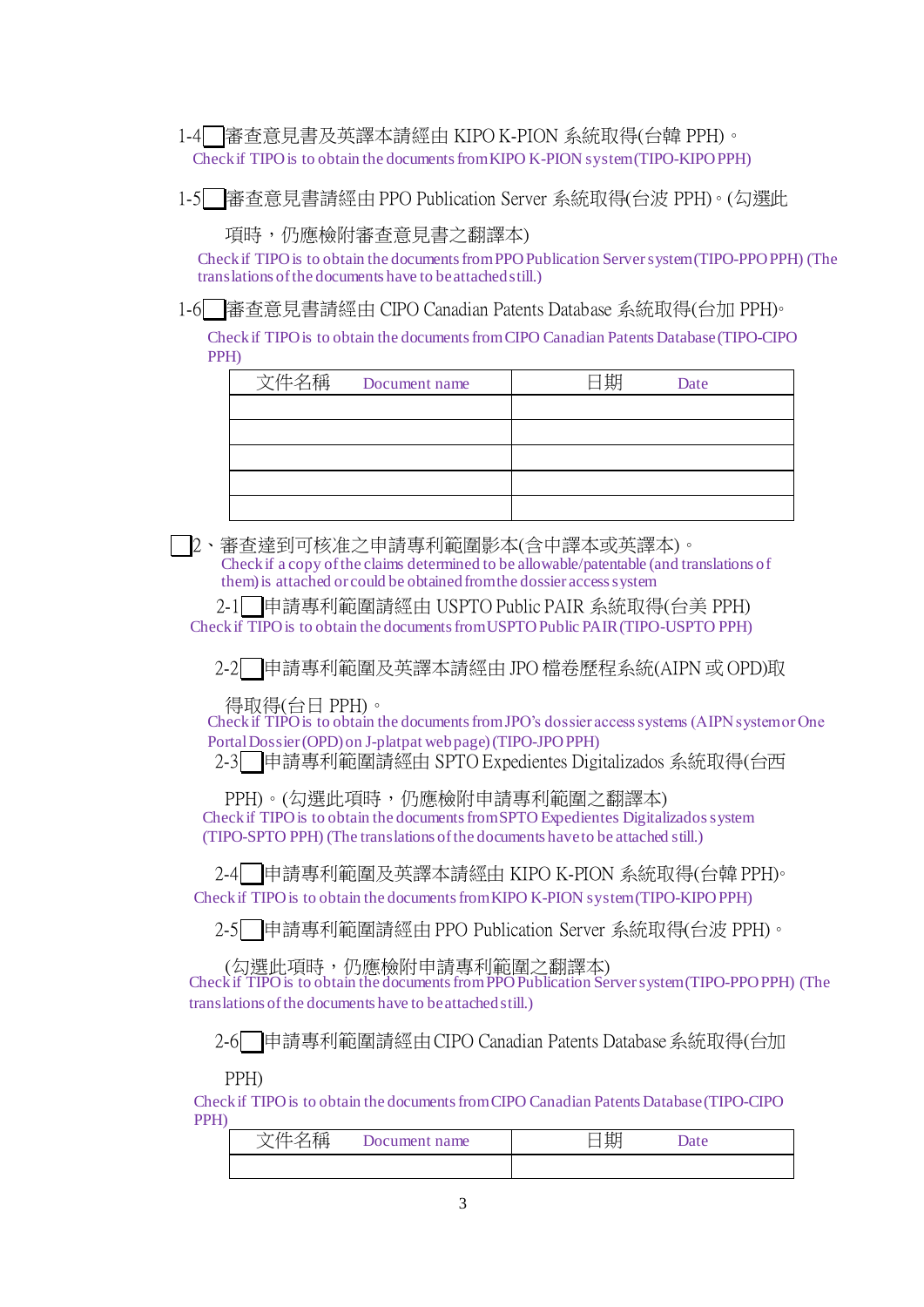- Check if copies of the references cited in the office action(s) are attached Check if the cited references are patent documents; submission is not necessary Check if a claim correspondence table is attached Check if other supporting documents are attached (please write down the name of documents) 3、引用作為專利准、駁判斷依據之引證文獻。 (※ 引證文獻屬專利文獻無需檢送。) 4、申請專利範圍對應表。 5、其他有利於本局 PPH 審查之文件。(請敘明)
- Check if an Amendment Request Form under the PPH Program is attached Check if an Request Form for correction of translation errors is attached 6、發明專利 PPH 修正申請書。 7、專利誤譯訂正申請書。